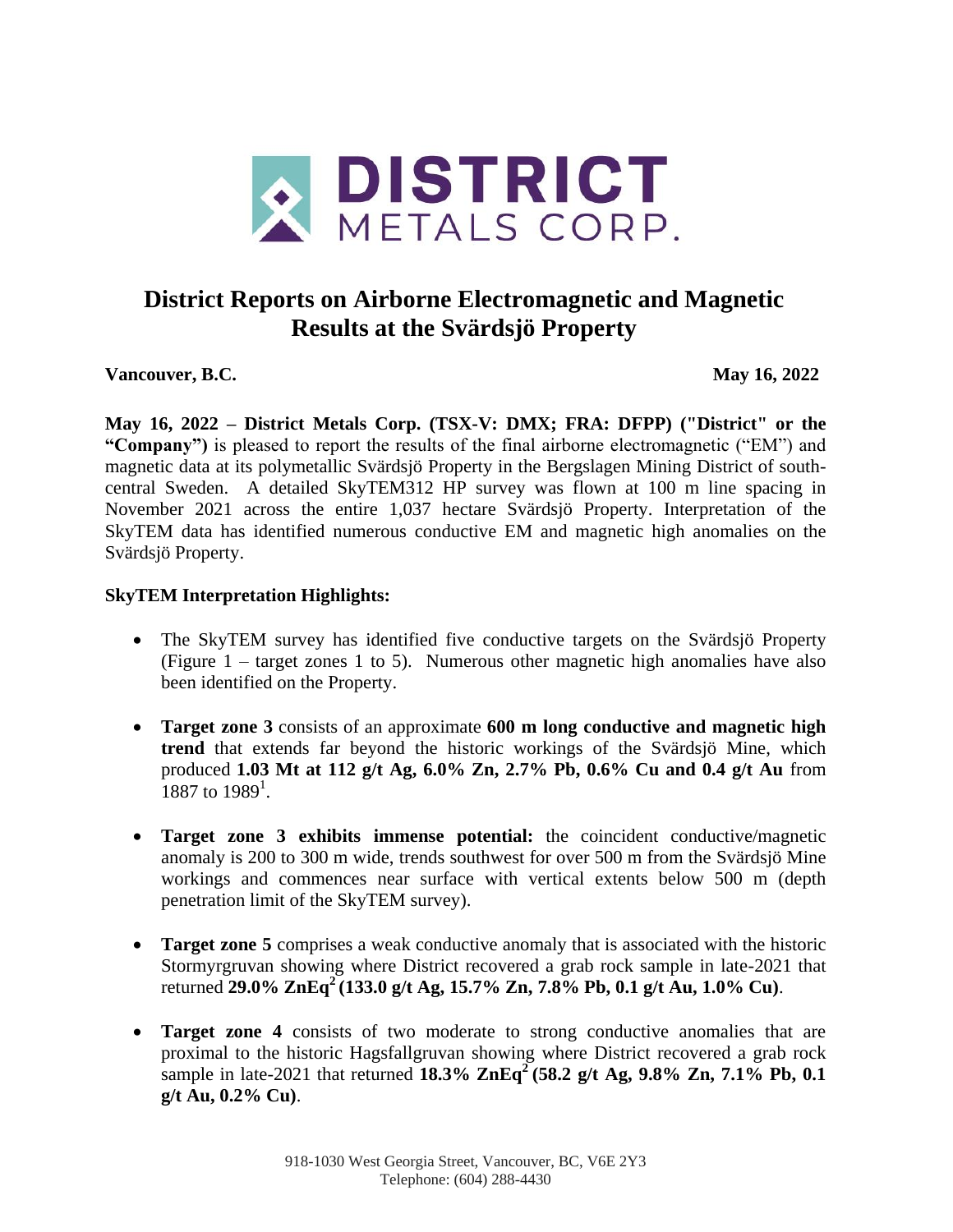Garrett Ainsworth, CEO of District, commented: "The SkyTEM electromagnetic and magnetic survey continues to be a highly effective first pass airborne geophysical survey to explore for polymetallic mineralization in the Bergslagen District. The SkyTEM survey lit up the historic Svärdsjö Mine with conductive and magnetic anomalies that extend well outside the mine workings area. The geophysical anomalies outside of the Svärdsjö Mine extend for over 600 m in a northeast-southwest direction and are a high priority for follow up drilling. In addition, two other high priority target zones on the Svärdsjö Property are associated with conductive anomalies that correlate to rock samples collected by District in late-2021 that returned high grade polymetallic mineralization, which further increases our confidence in these targets."

Target zone 1 is associated with a weak conductor and northeast trending magnetic high response situated within favourable felsic volcanic rocks and is not associated with an existing mineral occurrence. Target zone 2 has a weak conductor and low magnetic response situated within felsic volcanic rocks. Both of these targets will require follow up in the field to confirm their conductive anomalies are geological and not cultural.

The Company retained SkyTEM Surveys ApS based out of Denmark to conduct a detailed heliborne SkyTEM312 HP (transient electromagnetic – high power) and magnetic survey over the Svärdsjö Property in November 2021. The survey covered the entire 1,037 hectare Svärdsjö Property with approximately 112 line-kilometers at a line spacing of 100 m. The SkyTEM312 HP system is capable of detecting conductive polymetallic sulphide mineralization at depths of 500 m or more.

The SkyTEM 312HP survey is capable of identifying potential copper-gold dominant sulphide mineralization (feeder zones) as a moderate to strong conductor while the potential silver-zinclead dominant sulphide mineralization (distal zones) may show as non-conductive to weakly conductive due to the zinc sulphide mineralization. However, the silver-zinc-lead mineralization in the district often has associated magnetic sulphides, which is expected to be detected as a moderate to strong magnetic high. The conductive and magnetic data acquired from the SkyTEM312 HP survey continues to be interpreted by Condor Consulting where 3D inversions and conductive and magnetic plates are being modeled to optimize the best drilling orientations.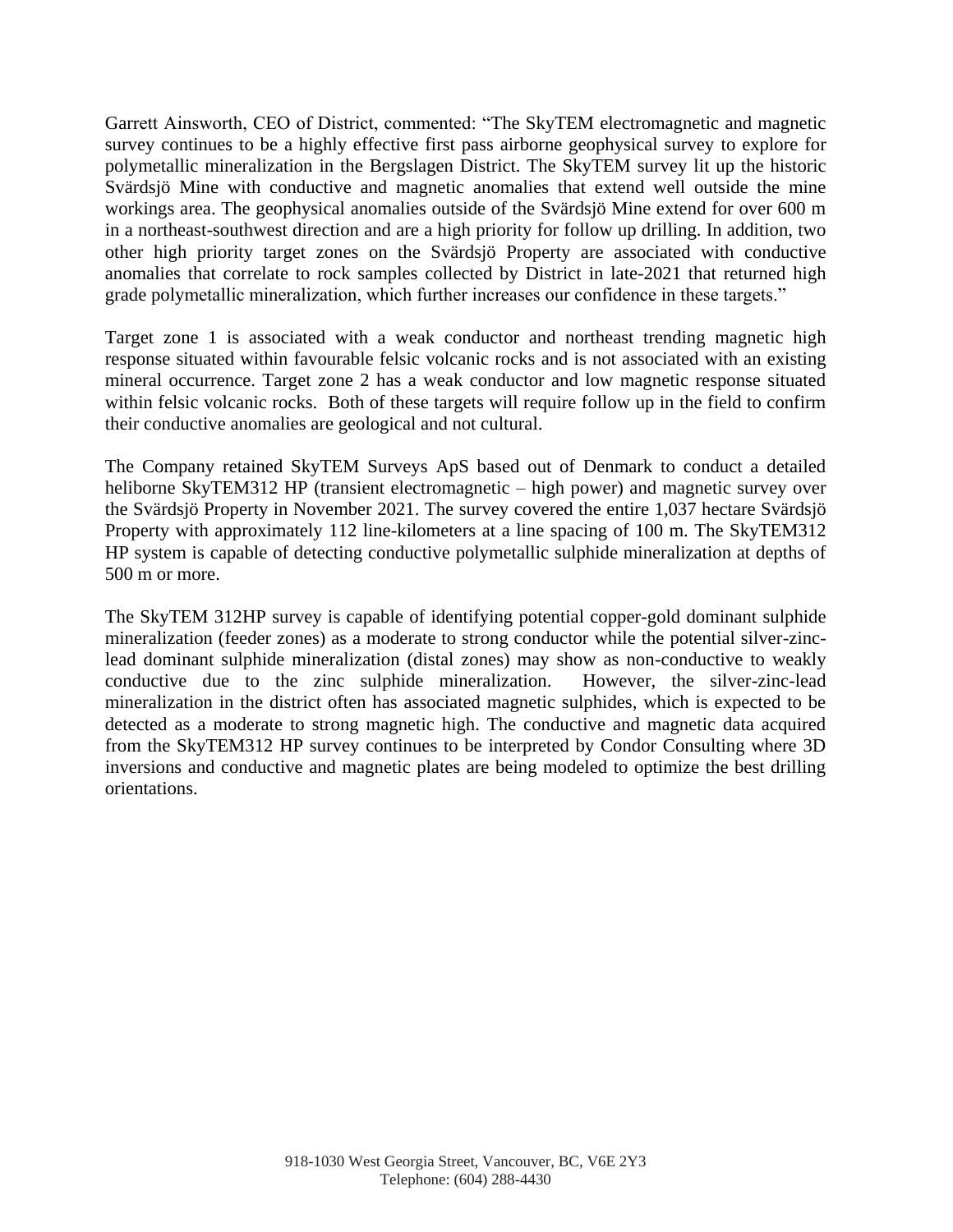

**Figure 1: SkyTEM Targets on the Svärdsjö Property**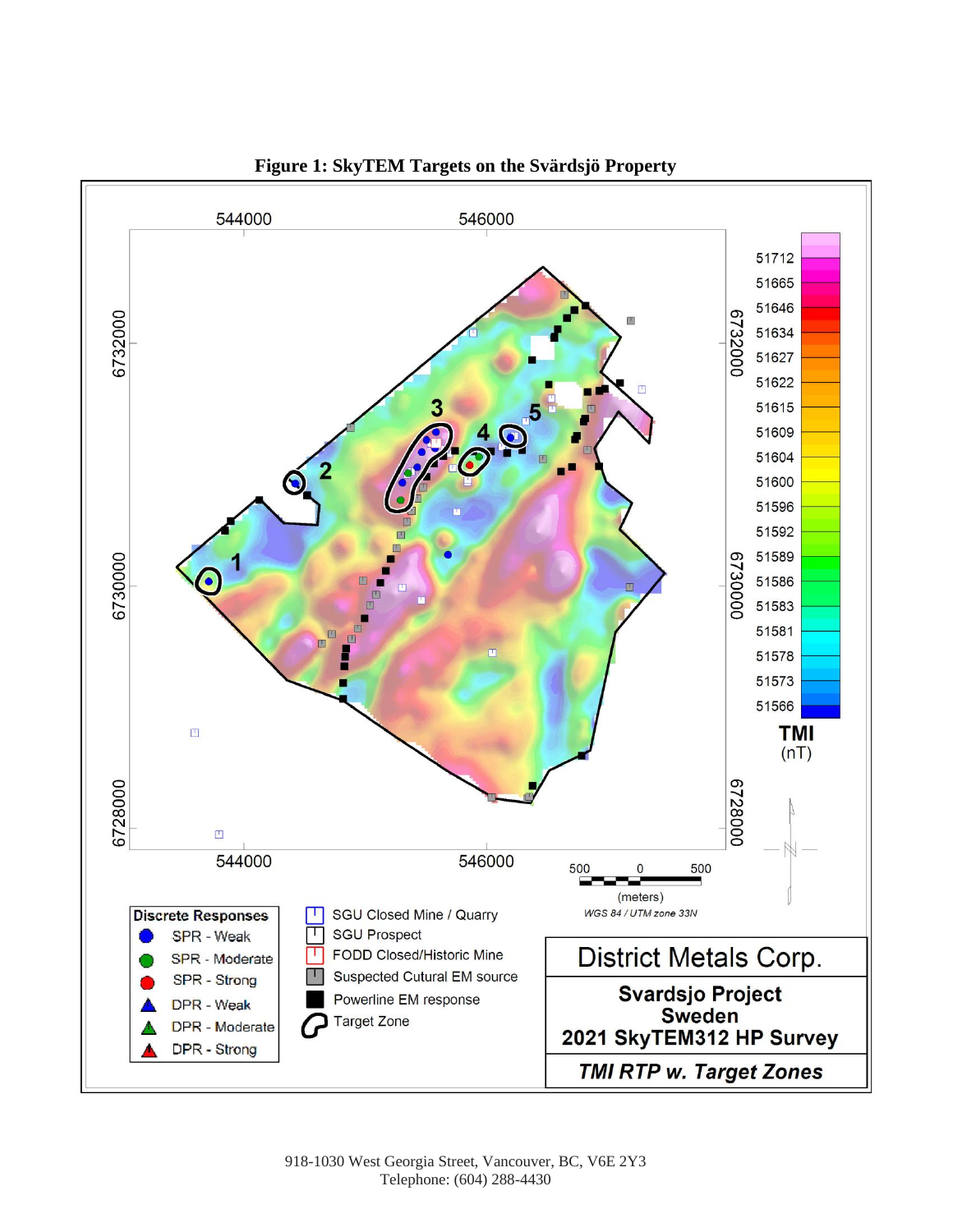### **References**

<sup>1</sup> Sveriges Geologiska Undersökning (SGU) Map Viewer: [https://apps.sgu.se/kartvisare/kartvisare-malm](https://apps.sgu.se/kartvisare/kartvisare-malm-mineral.html)[mineral.html](https://apps.sgu.se/kartvisare/kartvisare-malm-mineral.html) 

<sup>2</sup> Metal prices used in USD for the ZnEq calculation were based on Ag \$15.00/oz, Au \$1650/oz, Cu \$2.15/lb, Zn \$0.85/lb, and Pb \$0.75/lb. ZnEq equals = Zn% + (Ag g/t  $\times$  0.0257) + (Au g/t x 2.831) + (Cu%  $\times$  2.529) + (Pb%  $\times$ 0.882). The use of ZnEq is for exploration purposes, and no adjustments were made for metal recovery.

### **Technical Information**

All scientific and technical information in this news release has been prepared by, or approved by Garrett Ainsworth, PGeo, President and CEO of the Company. Mr. Ainsworth is a qualified person for the purposes of National Instrument 43-101 - *Standards of Disclosure for Mineral Projects.*

The grab rock samples reported in this news release were recovered from mine dump piles. Rock samples were transported to ALS Geochemistry in Malå, Sweden for preparation, and subsequently pulps were sent to ALS Geochemistry in Ireland (an accredited mineral analysis laboratory) for analysis. Samples were analyzed using a multi-element ultra trace method combining a four-acid digestion with ICP-MS analytical package ("ME-MS61"). Over limit sample values were re-assayed for: (1) values of copper  $>1\%$ ; (2) values of zinc  $>1\%$ ; (3) values of lead  $>1\%$ ; and (4) values of silver  $>100$  g/t using the high-grade material ICP-AES analytical package ("ME-OG62"). Additional over limit sample values were re-assayed for: (1) values of zinc >30%; (2) values of lead >20% using the high precision analysis of base metal ores AAS analytical package ("Zn, Pb-AAORE"). Gold, platinum, and palladium were analyzed using the 30 g lead fire assay with ICP-AES finish analytical package ("PGM-ICP23"). Certified standards, blanks, and duplicates were inserted into the sample shipment to ensure integrity of the assay process. Selected samples were chosen for duplicate assay from the coarse reject and pulps of the original sample. No QA/QC issues were noted with the results reported.

Some of the data disclosed in this news release is related to historical drilling results. District has not undertaken any independent investigation of the sampling nor has it independently analyzed the results of the historical exploration work in order to verify the results. District considers these historical drill results relevant as the Company is using this data as a guide to plan exploration programs. The Company's current and future exploration work includes verification of the historical data through drilling.

Mr. Ainsworth has not verified any of the information regarding any of the properties or projects referred to herein other than the Svärdsjö Property. Mineralization on any other properties referred to herein is not necessarily indicative of mineralization on the Svärdsjö Property.

### **About District Metals Corp.**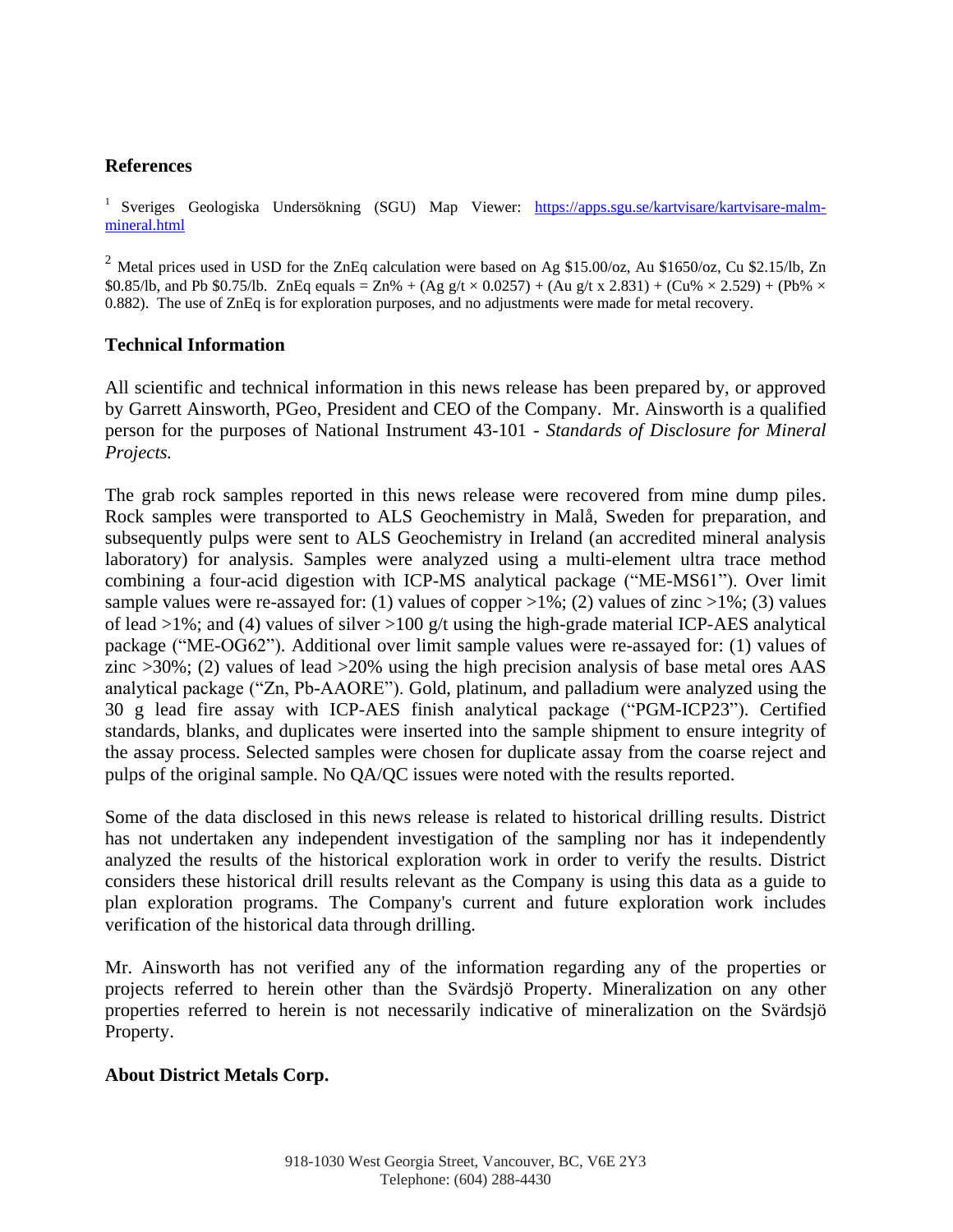District Metals Corp. is led by industry professionals with a track record of success in the mining industry. The Company's mandate is to seek out, explore, and develop prospective mineral properties through a disciplined science-based approach to create shareholder value and benefit other stakeholders.

The advanced exploration stage Tomtebo Property is located in the Bergslagen Mining District of south-central Sweden is the Company's main focus. Tomtebo comprises 5,144 ha and is situated between the historic Falun Mine and Boliden's Garpenberg Mine that are located 25 km to the northwest and southeast, respectively. Two historic polymetallic mines and numerous polymetallic showings are located on the Tomtebo Property along an approximate 17 km trend that exhibits similar geology, structure, alteration and VMS/SedEx style mineralization as other significant mines within the district. Mineralization that is open at depth and along strike at the historic mines on the Tomtebo Property has not been followed up on, and modern systematic exploration has never been conducted on the Property.

For further information on the Tomtebo Property, please see the technical report entitled "NI 43-101 Update Technical Report on the Tomtebo Project, Bergslagen Region of Sweden" dated effective October 15, 2020 and amended and restated on February 26, 2021, which is available on SEDAR at [www.sedar.com.](http://www.sedar.com/)

On Behalf of the Board of Directors

"*Garrett Ainsworth*" President and Chief Executive Officer

(604) 288-4430

*Neither TSX Venture Exchange nor its Regulation Services Provider (as that term is defined in policies of the TSX Venture Exchange) accepts responsibility for the adequacy or accuracy of this release.*

#### *Cautionary Statement Regarding "Forward-Looking" Information.*

*This news release contains certain statements that may be considered "forward-looking information" with respect to the Company within the meaning of applicable securities laws. In some cases, but not necessarily in all cases, forward-looking information can be identified by the use of forward-looking terminology such as "plans", "targets", "expects" or "does not expect", "is expected", "an opportunity exists", "is positioned", "estimates", "intends", "assumes", "anticipates" or "does not anticipate" or "believes", or variations of such words and phrases or statements that certain actions, events or results "may", "could", "would", "might", "will" or "will be taken", "occur" or "be achieved" and any similar expressions. In addition, any statements that refer to expectations, predictions, indications, projections or other characterizations of future events or circumstances contain forward-looking information. Statements containing forward-looking information are not historical facts but instead represent management's expectations, estimates and projections regarding future events. Forwardlooking statements in this news release relating to the Company include, among other things, statements relating to the Company's planned exploration activities, including its drill target strategy and next steps for the Svärdsjö Property; the company's interpretations and expectations about the mineralization of the Svärdsjö Mine.*

*These statements and other forward-looking information are based on opinions, assumptions and estimates made by the Company in light of its experience and perception of historical trends, current conditions and expected future developments, as well as other factors that the Company believes are appropriate and reasonable in the circumstances, as of the date of this news release, including, without limitation, assumptions about the reliability of historical data and the accuracy of publicly reported information regarding past and historic mines in the Bergslagen district; the Company's ability to raise sufficient capital to fund planned exploration activities, maintain corporate capacity; and stability in financial and capital markets.*